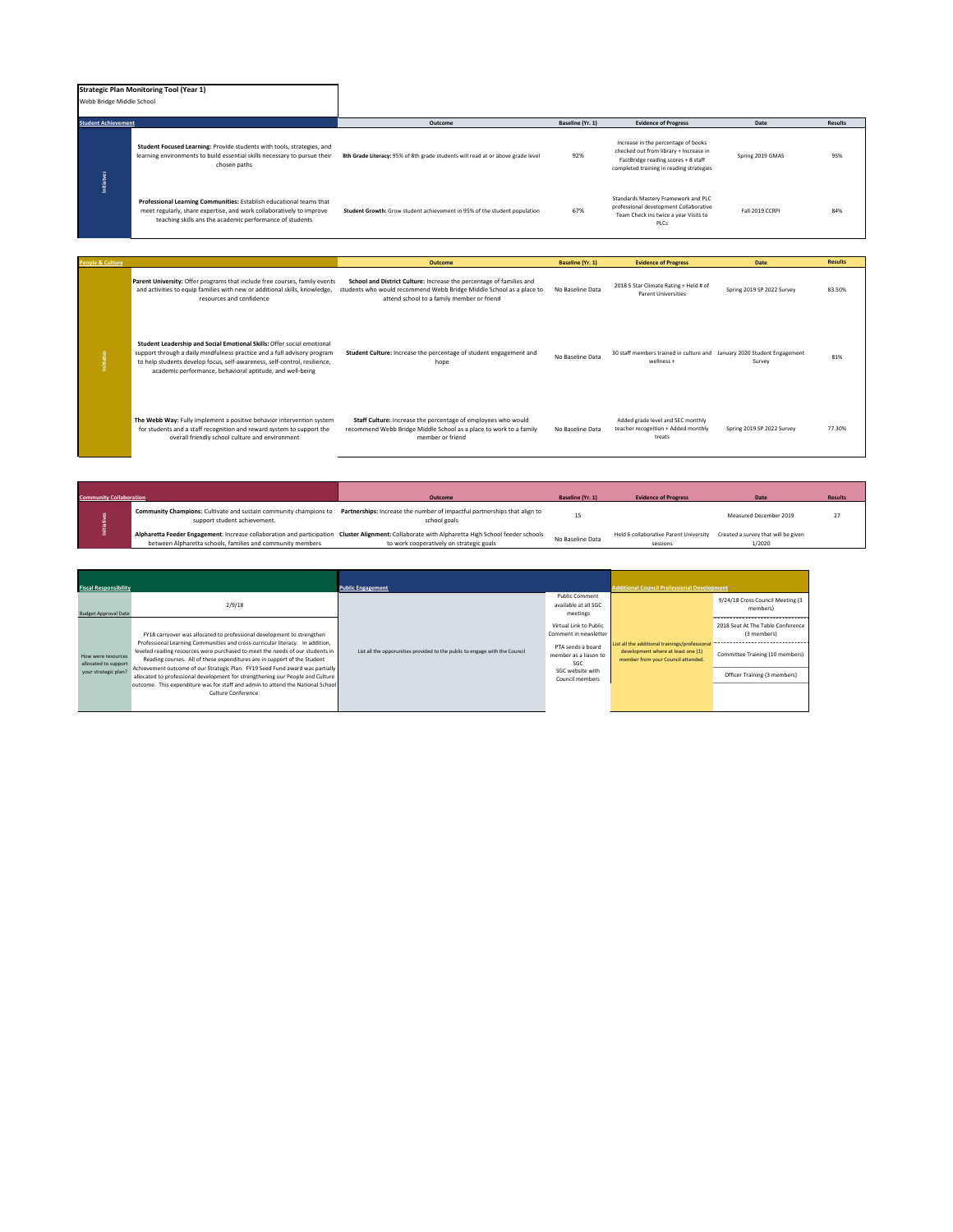| Webb Bridge Middle School  | <b>Strategic Plan Monitoring Tool (Year 1)</b>                                                                                                                                                          |                                                                                                                                                                                                                                                                                                        |                  |                                                                                                                                |                  |                            |
|----------------------------|---------------------------------------------------------------------------------------------------------------------------------------------------------------------------------------------------------|--------------------------------------------------------------------------------------------------------------------------------------------------------------------------------------------------------------------------------------------------------------------------------------------------------|------------------|--------------------------------------------------------------------------------------------------------------------------------|------------------|----------------------------|
| <b>Student Achievement</b> |                                                                                                                                                                                                         | Outcome                                                                                                                                                                                                                                                                                                | Baseline (Yr. 1) | <b>Evidence of Progress</b>                                                                                                    | Date             | <b>Results</b>             |
| Initiatve                  | Student Focused Learning: Provide students with tools, strategies, and<br>learning environments to build essential skills necessary to pursue their<br>chosen paths                                     | 8th Grade Literacy: 95% of 8th grade students will read at or above grade level                                                                                                                                                                                                                        | 95%              | Increase in the percentage of books<br>checked out from library + Increase<br>in iReady reading scores                         | Spring 2020 GMAS | No GMAS for Spring<br>2020 |
|                            | Professional Learning Communities: Establish educational teams that<br>meet regularly, share expertise, and work collaboratively to improve<br>teaching skills ans the academic performance of students | Student Growth: Grow student achievement in 95% of the student population                                                                                                                                                                                                                              | 84%              | Standards Mastery Framework and PLC<br>professional development Collaborative<br>Team Check ins twice a year Visits to<br>PLCs | Fall 2020 CCRPI  | No CCRPI for 2020          |
| eople & Culture            |                                                                                                                                                                                                         | Outcome                                                                                                                                                                                                                                                                                                | Baseline (Yr. 1) | <b>Evidence of Progress</b>                                                                                                    | Date             | <b>Results</b>             |
|                            | Parent University: Offer programs that include free courses, family events                                                                                                                              | School and District Culture: Increase the percentage of families and<br>and a construction of the contract of the contract of the contract of the contract of the fine of the contract of the contract of the contract of the contract of the contract of the contract of the contract of the contract | 0.801            | Planned a variety of parent and<br>student programs for the year 9/10-<br>Screenager                                           |                  |                            |

| and activities to equip families with new or additional skills, knowledge,<br>resources and confidence                                                                                                                                                                                       | students who would recommend Webb Bridge Middle School as a place to<br>attend school to a family member or friend                                      | 84% | <u>sereensker</u><br>10/1- Digital Dementia Prevention<br>10/21- Internet Crimes Against<br>Children Task Force                      | Spring 2020 SP 2022 Survey                | TBD |
|----------------------------------------------------------------------------------------------------------------------------------------------------------------------------------------------------------------------------------------------------------------------------------------------|---------------------------------------------------------------------------------------------------------------------------------------------------------|-----|--------------------------------------------------------------------------------------------------------------------------------------|-------------------------------------------|-----|
| Student Leadership and Social Emotional Skills: Offer social emotional<br>support through a daily mindfulness practice and a full advisory program<br>to help students develop focus, self-awareness, self-control, resilience,<br>academic performance, behavioral aptitude, and well-being | Student Culture: Increase the percentage of student engagement and<br>hope                                                                              | 81% | Redesigned the Value matrix Added<br>onsite counseling and students<br>groups added "We Have Decided<br>Health Summit"               | January 2021 Student Engagement<br>Survey | 81% |
| The Webb Way: Fully implement a positive behavior intervention system<br>for students and a staff recognition and reward system to support the<br>overall friendly school culture and environment                                                                                            | Staff Culture: Increase the percentage of employees who would<br>recommend Webb Bridge Middle School as a place to work to a family<br>member or friend | 77% | Continued to add wellness programs<br>for staff Redesigned how staff is<br>recognized each month Redesigned<br>TOTY and POTY process | Spring 2020 SP 2022 Survey                | TBD |

| <b>Community Collaboration</b> |                                                                                                                                      | Outcome                                                                                                               | Baseline (Yr. 1) | <b>Evidence of Progress</b>                              | Date                   | <b>Results</b>                                                           |
|--------------------------------|--------------------------------------------------------------------------------------------------------------------------------------|-----------------------------------------------------------------------------------------------------------------------|------------------|----------------------------------------------------------|------------------------|--------------------------------------------------------------------------|
|                                | <b>Community Champions:</b> Cultivate and sustain community champions to<br>support student achievement.                             | Partnerships: Increase the number of impactful partnerships that align to<br>school goals                             |                  | Redesigned partnership model and<br>acknowledgement wall | Measured December 2020 | 32 as of May 2020                                                        |
|                                | Alpharetta Feeder Engagement: Increase collaboration and participation<br>between Alpharetta schools, families and community members | Cluster Alignment: Collaborate with Alpharetta High School feeder schools<br>to work cooperatively on strategic goals | No baseline data | Created a survey for staff to measure                    | Measure JANUARY 2020   | More collaboration<br>with AHS than with<br>feeder elementary<br>schools |

| <b>Fiscal Responsibility</b>                 |                                                                         | <b>Public Engagement</b>                                                                               |                                                             | <b>Additional Council Professional Development</b>                                                                         |                                                  |
|----------------------------------------------|-------------------------------------------------------------------------|--------------------------------------------------------------------------------------------------------|-------------------------------------------------------------|----------------------------------------------------------------------------------------------------------------------------|--------------------------------------------------|
| <b>Budget Approval Date</b>                  | 2/28/20                                                                 |                                                                                                        | <b>Public Comment</b><br>available at all SGC<br>meetings   |                                                                                                                            | 2019 Seat At The Table Conference<br>(3 members) |
|                                              |                                                                         |                                                                                                        | Virtual Link to Public<br>Comment in newsletter             |                                                                                                                            | Committee Training (1 member)                    |
| How were resources                           | We purchased books for students to increase literacy and spent money on | List all the opporunities provided to the public to engage with the Council - See list to the<br>right | SGC presence at<br><b>International Night</b>               | List all the additional trainings/professional<br>development where at least one (1)<br>member from your Council attended. | Officer Training (1 member)                      |
| allocated to support<br>your strategic plan? | professional development to promote colloboration and engagement.       |                                                                                                        | with a booth display<br>SGC website with<br>Council members |                                                                                                                            |                                                  |
|                                              |                                                                         |                                                                                                        | PTA sends a board<br>member as a liason to<br>SGC           |                                                                                                                            |                                                  |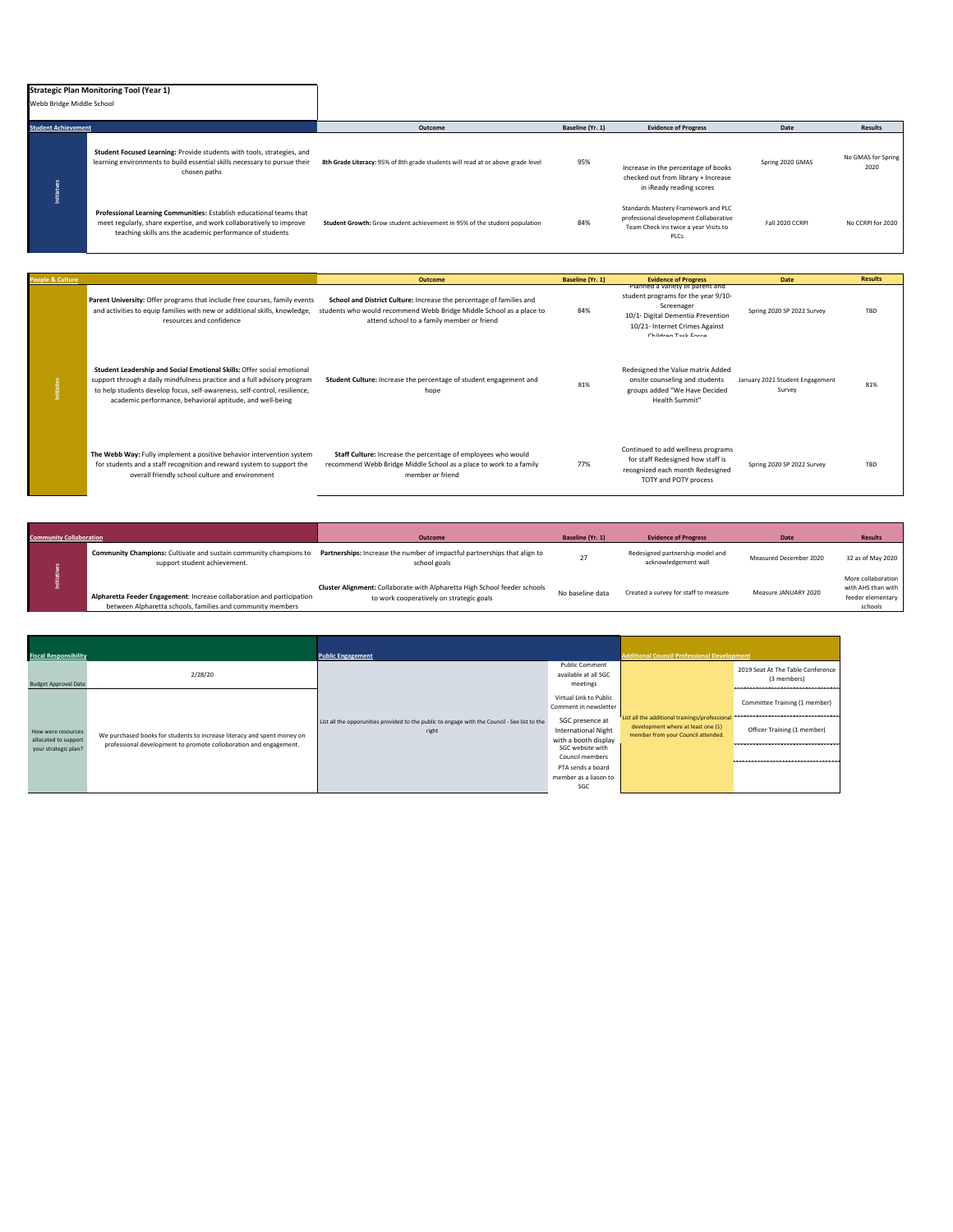## **Strategic Plan Monitoring Tool (Year 3)**

| <b>School Name</b>         |  |  |
|----------------------------|--|--|
| <b>Student Achievement</b> |  |  |
| ಀ<br>Initiat               |  |  |

| People & Culture |  |  |  |
|------------------|--|--|--|
| ω<br>⋍<br>-      |  |  |  |

| Initiaties                     |  |  |  |
|--------------------------------|--|--|--|
|                                |  |  |  |
| <b>Community Collaboration</b> |  |  |  |
| <b>Initiatives</b>             |  |  |  |
|                                |  |  |  |
| <b>Fiscal Responsibility</b>   |  |  |  |

| <b>Fiscal Responsibility</b> |  |  |
|------------------------------|--|--|
|                              |  |  |
| <b>Budget Approval Date</b>  |  |  |
| How were resources           |  |  |
| allocated to support         |  |  |
| your strategic plan?         |  |  |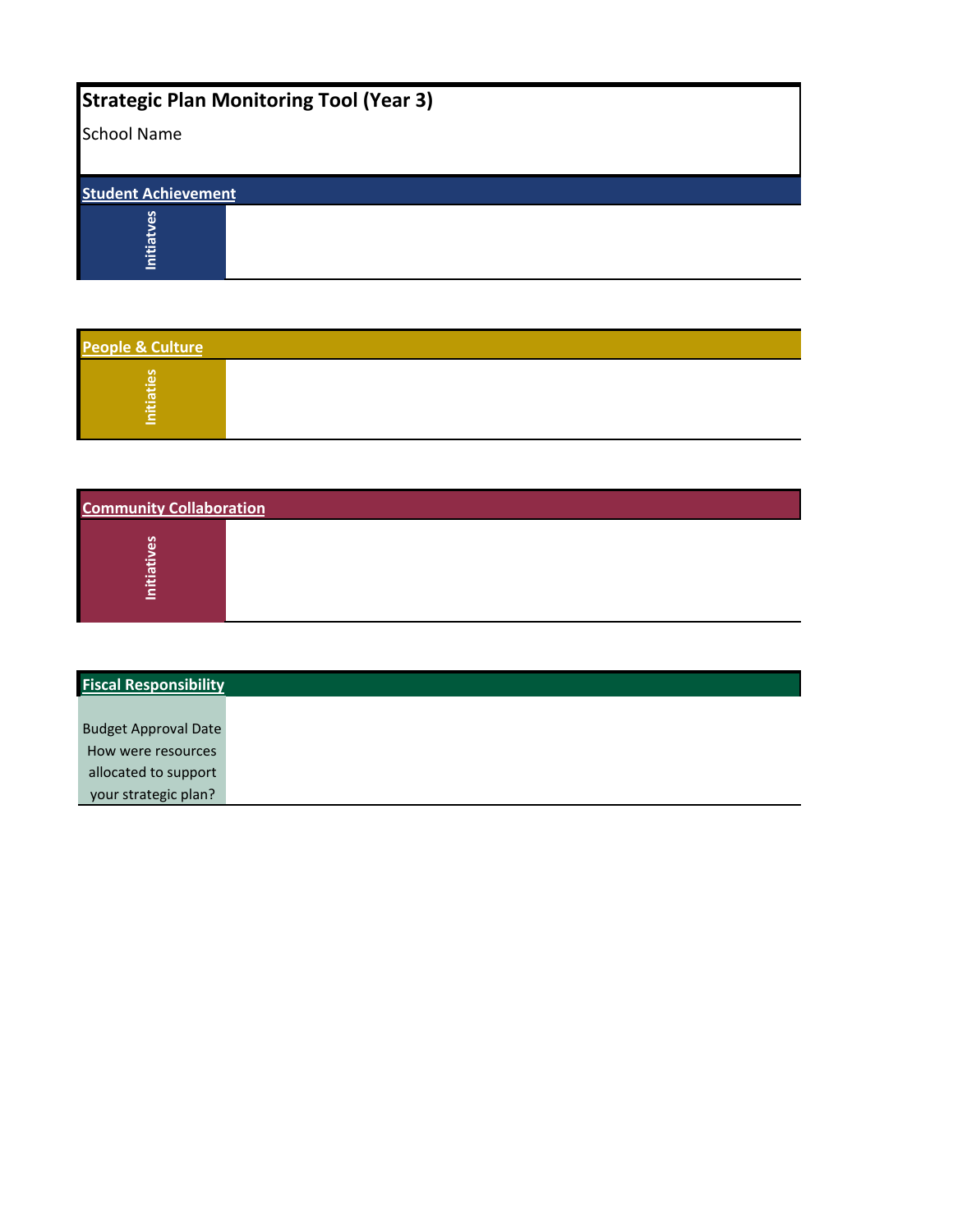| Outcome        | <b>Baseline (Yr. 3)</b> |
|----------------|-------------------------|
|                |                         |
|                |                         |
|                |                         |
|                |                         |
| <b>Outcome</b> | <b>Baseline (Yr. 3)</b> |
|                |                         |
|                |                         |
|                |                         |
|                |                         |
|                |                         |
| <b>Outcome</b> | <b>Baseline (Yr. 3)</b> |
|                |                         |
|                |                         |
|                |                         |
|                |                         |
|                |                         |
|                |                         |

| <b>Public Engagement</b>                                                    |  |
|-----------------------------------------------------------------------------|--|
|                                                                             |  |
|                                                                             |  |
|                                                                             |  |
|                                                                             |  |
| List all the opporunities provided to the public to engage with the Council |  |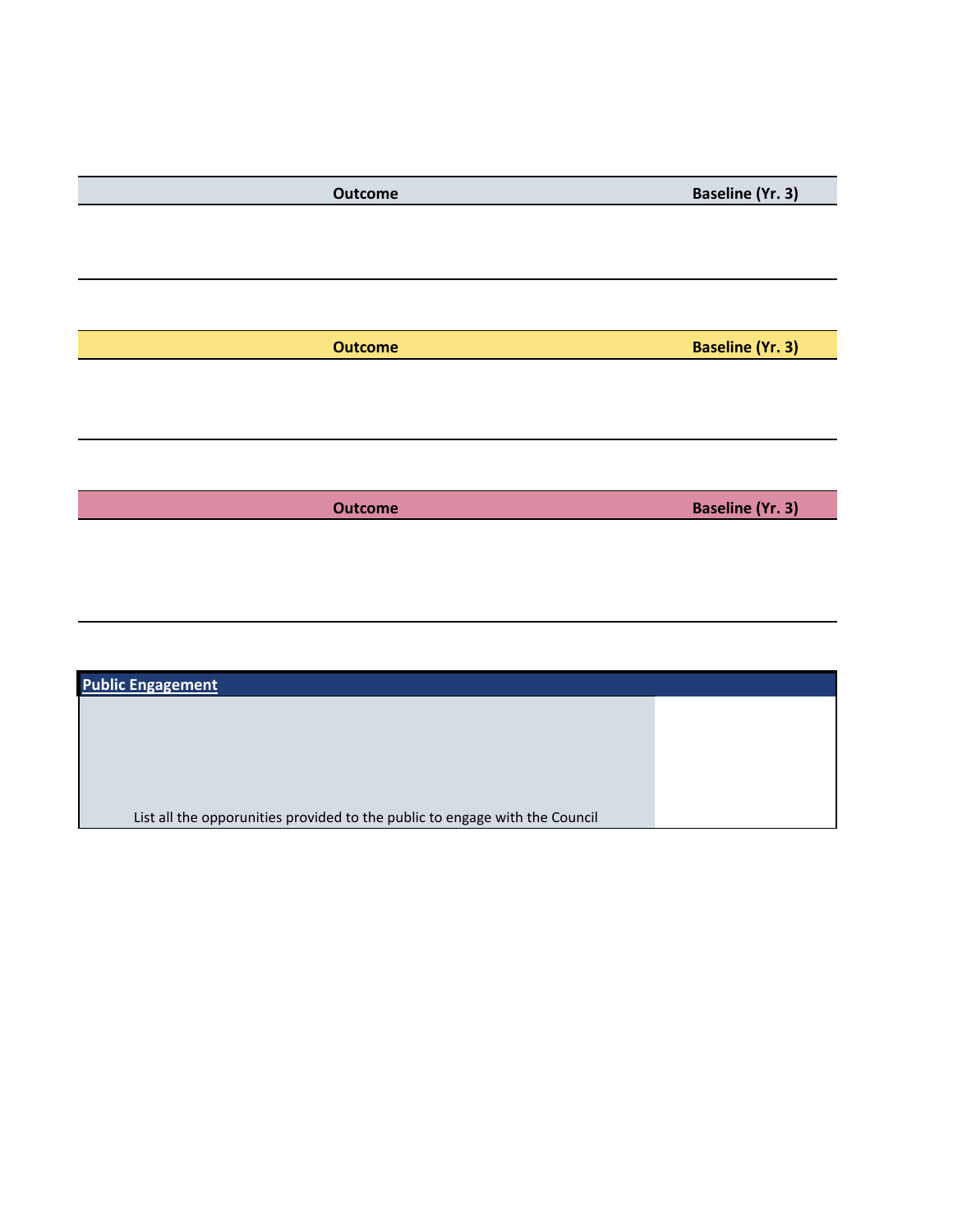| <b>Evidence of Progress</b> | <b>Date</b> | <b>Results</b> |
|-----------------------------|-------------|----------------|
|                             |             |                |
|                             |             |                |
|                             |             |                |
|                             |             |                |
|                             |             |                |
|                             |             |                |

| <b>Evidence of Progress</b> | <b>Date</b> | <b>Results</b> |
|-----------------------------|-------------|----------------|
|                             |             |                |
|                             |             |                |
|                             |             |                |

| <b>Evidence of Progress</b> | <b>Date</b> | <b>Results</b> |
|-----------------------------|-------------|----------------|
|                             |             |                |
|                             |             |                |
|                             |             |                |
|                             |             |                |

| <b>Additional Council Professional Development</b> |  |  |
|----------------------------------------------------|--|--|
|                                                    |  |  |
|                                                    |  |  |
|                                                    |  |  |
| List all the additional trainings/professional     |  |  |
| development where at least one (1)                 |  |  |
| member from your Council attended.                 |  |  |